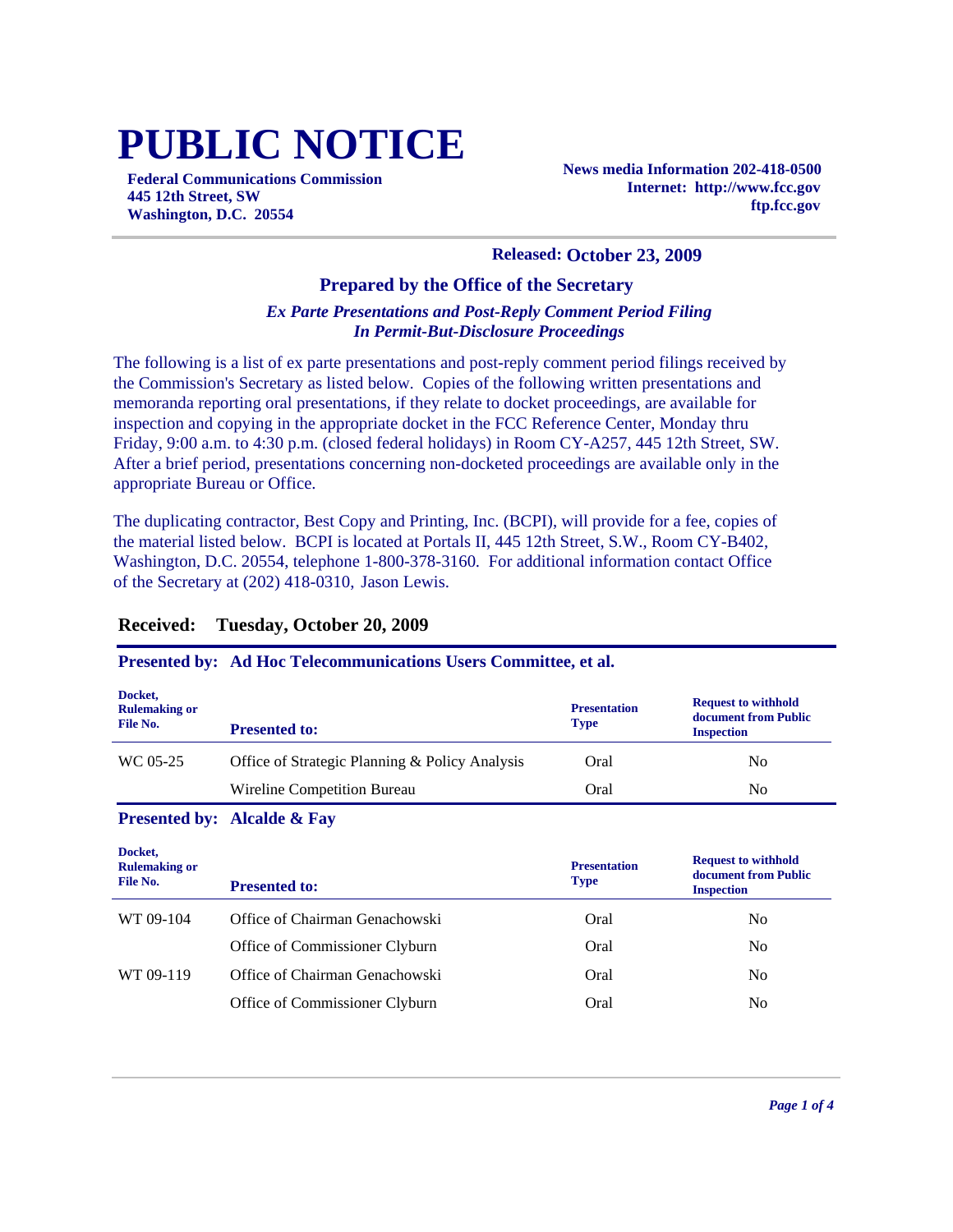#### **Presented by: Association of TeleServices International, Inc.**

| Docket,<br><b>Rulemaking or</b><br>File No. | <b>Presented to:</b>        | <b>Presentation</b><br><b>Type</b> | <b>Request to withhold</b><br>document from Public<br><b>Inspection</b> |
|---------------------------------------------|-----------------------------|------------------------------------|-------------------------------------------------------------------------|
| WC 06-122                                   | Wireline Competition Bureau | Oral                               | No                                                                      |

#### **Presented by: CenturyLink**

| Docket,<br><b>Rulemaking or</b><br>File No. | <b>Presented to:</b>                           | <b>Presentation</b><br><b>Type</b> | <b>Request to withhold</b><br>document from Public<br><b>Inspection</b> |
|---------------------------------------------|------------------------------------------------|------------------------------------|-------------------------------------------------------------------------|
| $CC 01-92$                                  | Office of Strategic Planning & Policy Analysis | Oral                               | N <sub>0</sub>                                                          |
|                                             | Wireline Competition Bureau                    | Oral                               | N <sub>o</sub>                                                          |
| CC 96-45                                    | Office of Strategic Planning & Policy Analysis | Oral                               | N <sub>0</sub>                                                          |
|                                             | Wireline Competition Bureau                    | Oral                               | N <sub>0</sub>                                                          |
| GN 09-51                                    | Office of Strategic Planning & Policy Analysis | Oral                               | N <sub>0</sub>                                                          |
|                                             | Wireline Competition Bureau                    | Oral                               | N <sub>0</sub>                                                          |
| WC 05-25                                    | Office of Strategic Planning & Policy Analysis | Oral                               | N <sub>0</sub>                                                          |
|                                             | Wireline Competition Bureau                    | Oral                               | N <sub>0</sub>                                                          |
| WC 05-337                                   | Office of Strategic Planning & Policy Analysis | Oral                               | N <sub>0</sub>                                                          |
|                                             | Wireline Competition Bureau                    | Oral                               | N <sub>0</sub>                                                          |

#### **Presented by: DeltaCom, Inc.**

| Docket,<br><b>Rulemaking or</b><br>File No. | <b>Presented to:</b>                           | <b>Presentation</b><br><b>Type</b> | <b>Request to withhold</b><br>document from Public<br><b>Inspection</b> |
|---------------------------------------------|------------------------------------------------|------------------------------------|-------------------------------------------------------------------------|
| GN 09-29                                    | Office of Strategic Planning & Policy Analysis | Oral                               | N <sub>0</sub>                                                          |
| GN 09-47                                    | Office of Strategic Planning & Policy Analysis | Oral                               | No                                                                      |
| GN 09-51                                    | Office of Strategic Planning & Policy Analysis | Oral                               | No                                                                      |

#### **Presented by: Hamilton Relay, Inc.**

| Docket,<br><b>Rulemaking or</b><br>File No. | <b>Presented to:</b>                              | <b>Presentation</b><br><b>Type</b> | <b>Request to withhold</b><br>document from Public<br><b>Inspection</b> |
|---------------------------------------------|---------------------------------------------------|------------------------------------|-------------------------------------------------------------------------|
| $CG 03-123$                                 | <b>Consumer and Governermental Affairs Bureau</b> | Oral                               | No.                                                                     |
|                                             | Public Safety and Homeland Security Bureau        | Oral                               | No.                                                                     |
|                                             | Wireline Competition Bureau                       | Oral                               | N <sub>0</sub>                                                          |
| WC 05-196                                   | <b>Consumer and Governermental Affairs Bureau</b> | Oral                               | No.                                                                     |
|                                             | Public Safety and Homeland Security Bureau        | Oral                               | N <sub>0</sub>                                                          |
|                                             | Wireline Competition Bureau                       | Oral                               | N <sub>0</sub>                                                          |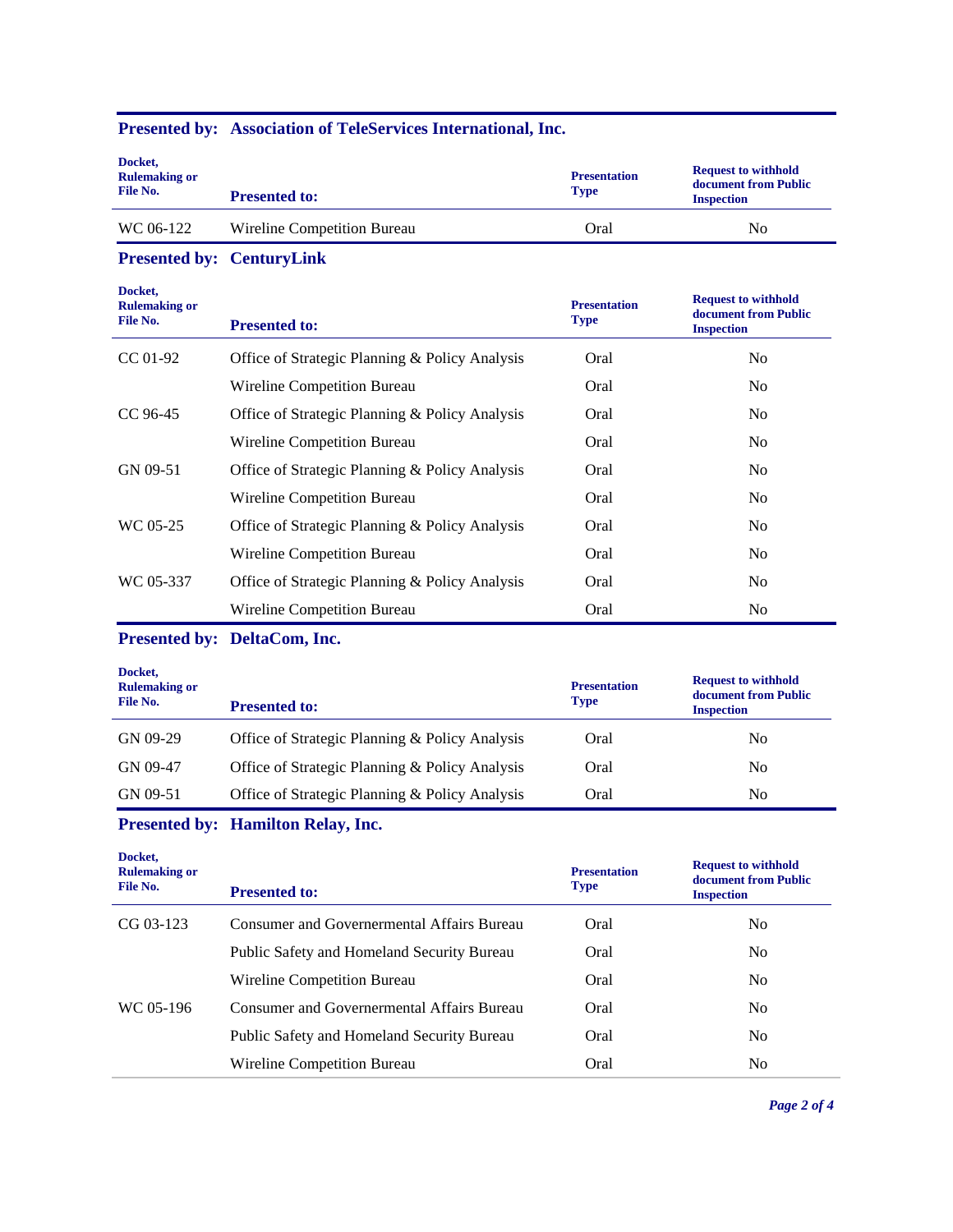|  |  |  | <b>Presented by: Microsoft Corporation</b> |  |  |
|--|--|--|--------------------------------------------|--|--|
|--|--|--|--------------------------------------------|--|--|

| Docket,<br><b>Rulemaking or</b><br>File No. | <b>Presented to:</b>           | <b>Presentation</b><br><b>Type</b> | <b>Request to withhold</b><br>document from Public<br><b>Inspection</b> |
|---------------------------------------------|--------------------------------|------------------------------------|-------------------------------------------------------------------------|
| ET 02-380                                   | Office of Commissioner Clyburn | Oral                               | N <sub>0</sub>                                                          |
| ET 04-186                                   | Office of Commissioner Clyburn | Oral                               | No.                                                                     |
| GN 09-137                                   | Office of Commissioner Clyburn | Oral                               | N <sub>0</sub>                                                          |
| GN 09-47                                    | Office of Commissioner Clyburn | Oral                               | N <sub>0</sub>                                                          |
| GN 09-51                                    | Office of Commissioner Clyburn | Oral                               | N <sub>0</sub>                                                          |
| WT 08-166                                   | Office of Commissioner Clyburn | Oral                               | N <sub>0</sub>                                                          |
| WT 08-167                                   | Office of Commissioner Clyburn | Oral                               | N <sub>0</sub>                                                          |

#### **Presented by: New York City Department of Information Technology and Telecommunications**

| Docket,<br><b>Rulemaking or</b><br>File No. | <b>Presented to:</b>                           | <b>Presentation</b><br><b>Type</b> | <b>Request to withhold</b><br>document from Public<br><b>Inspection</b> |
|---------------------------------------------|------------------------------------------------|------------------------------------|-------------------------------------------------------------------------|
| CC 94-102                                   | Office of Strategic Planning & Policy Analysis | Oral                               | N <sub>o</sub>                                                          |
|                                             | Public Safety and Homeland Security Bureau     | Oral                               | N <sub>o</sub>                                                          |
| GN 09-137                                   | Office of Strategic Planning & Policy Analysis | Oral                               | No                                                                      |
|                                             | Public Safety and Homeland Security Bureau     | Oral                               | N <sub>o</sub>                                                          |
| GN 09-47                                    | Office of Strategic Planning & Policy Analysis | Oral                               | N <sub>o</sub>                                                          |
|                                             | Public Safety and Homeland Security Bureau     | Oral                               | N <sub>o</sub>                                                          |
| GN 09-51                                    | Office of Strategic Planning & Policy Analysis | Oral                               | N <sub>o</sub>                                                          |
|                                             | Public Safety and Homeland Security Bureau     | Oral                               | N <sub>o</sub>                                                          |
| PS 06-229                                   | Office of Strategic Planning & Policy Analysis | Oral                               | No                                                                      |
|                                             | Public Safety and Homeland Security Bureau     | Oral                               | No                                                                      |
| PS 07-114                                   | Office of Strategic Planning & Policy Analysis | Oral                               | N <sub>o</sub>                                                          |
|                                             | Public Safety and Homeland Security Bureau     | Oral                               | No                                                                      |
| WC 05-196                                   | Office of Strategic Planning & Policy Analysis | Oral                               | N <sub>0</sub>                                                          |
|                                             | Public Safety and Homeland Security Bureau     | Oral                               | No                                                                      |
| WP 07-100                                   | Office of Strategic Planning & Policy Analysis | Oral                               | N <sub>0</sub>                                                          |
|                                             | Public Safety and Homeland Security Bureau     | Oral                               | No                                                                      |
| WT 06-150                                   | Office of Strategic Planning & Policy Analysis | Oral                               | N <sub>0</sub>                                                          |
|                                             | Public Safety and Homeland Security Bureau     | Oral                               | No                                                                      |
|                                             |                                                |                                    |                                                                         |